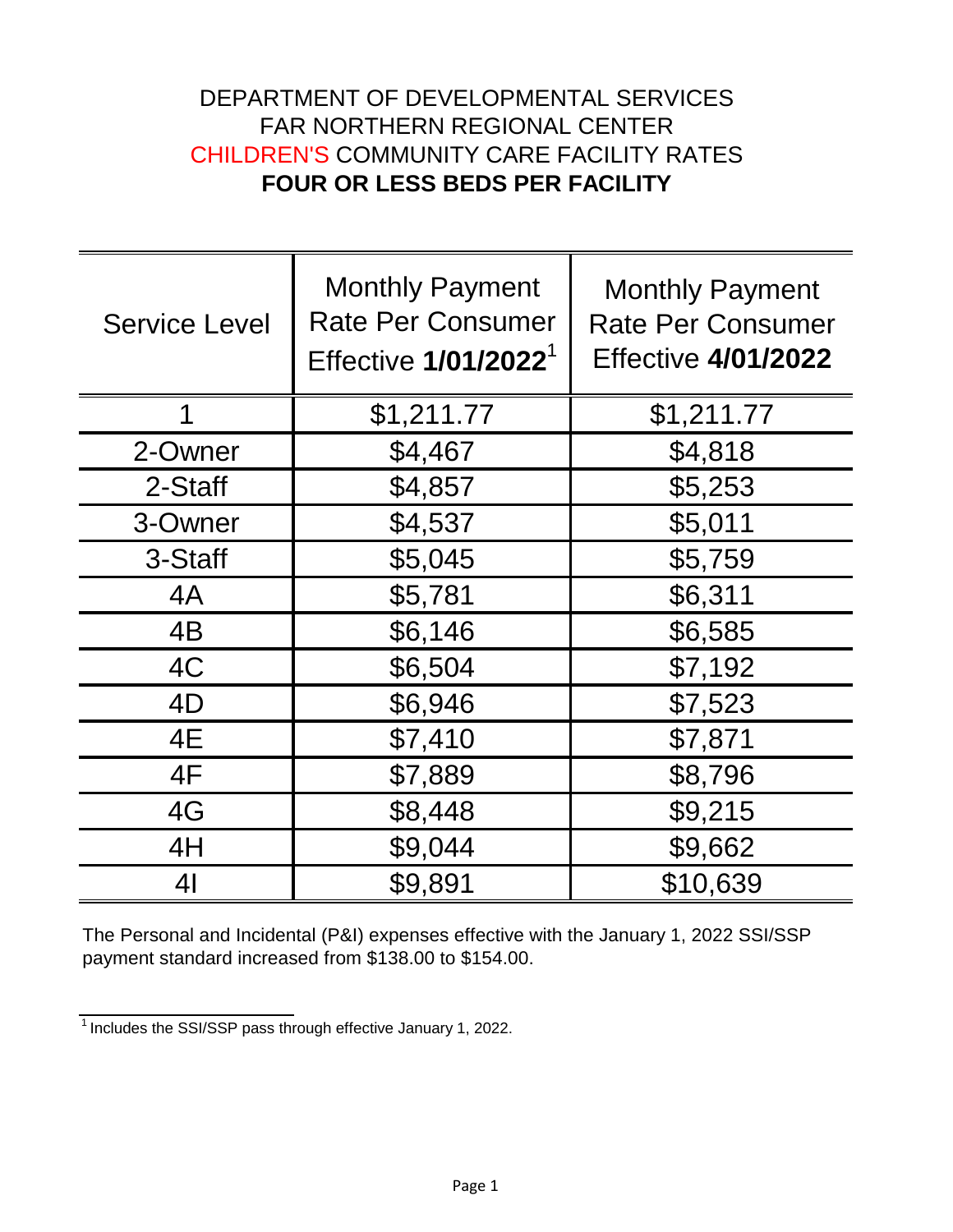## DEPARTMENT OF DEVELOPMENTAL SERVICES FAR NORTHERN REGIONAL CENTER CHILDREN'S COMMUNITY CARE FACILITY RATES **FIVE OR SIX BEDS PER FACILITY**

| <b>Service Level</b> | <b>Monthly Payment</b><br><b>Rate Per Consumer</b><br>Effective 1/01/2022 <sup>1</sup> | <b>Monthly Payment</b><br><b>Rate Per Consumer</b><br><b>Effective 4/01/2022</b> |
|----------------------|----------------------------------------------------------------------------------------|----------------------------------------------------------------------------------|
| 1                    | \$1,211.77                                                                             | \$1,211.77                                                                       |
| 2-Owner              | \$3,095                                                                                | \$3,496                                                                          |
| 2-Staff              | \$3,377                                                                                | \$3,811                                                                          |
| 3-Owner              | \$3,696                                                                                | \$4,287                                                                          |
| 3-Staff              | \$4,060                                                                                | \$4,831                                                                          |
| 4A                   | \$4,645                                                                                | \$5,269                                                                          |
| 4B                   | \$4,985                                                                                | \$5,524                                                                          |
| 4C                   | \$5,324                                                                                | \$6,143                                                                          |
| 4D                   | \$5,720                                                                                | \$6,440                                                                          |
| 4E                   | \$6,163                                                                                | \$6,772                                                                          |
| 4F                   | \$6,612                                                                                | \$7,681                                                                          |
| 4G                   | \$7,120                                                                                | \$8,062                                                                          |
| 4H                   | \$7,682                                                                                | \$8,483                                                                          |
| 41                   | \$8,476                                                                                | \$9,450                                                                          |

The Personal and Incidental (P&I) expenses effective with the January 1, 2022 SSI/SSP payment standard increased from \$138.00 to \$154.00.

 $\frac{1}{1}$  Includes the SSI/SSP pass through effective January 1, 2022.